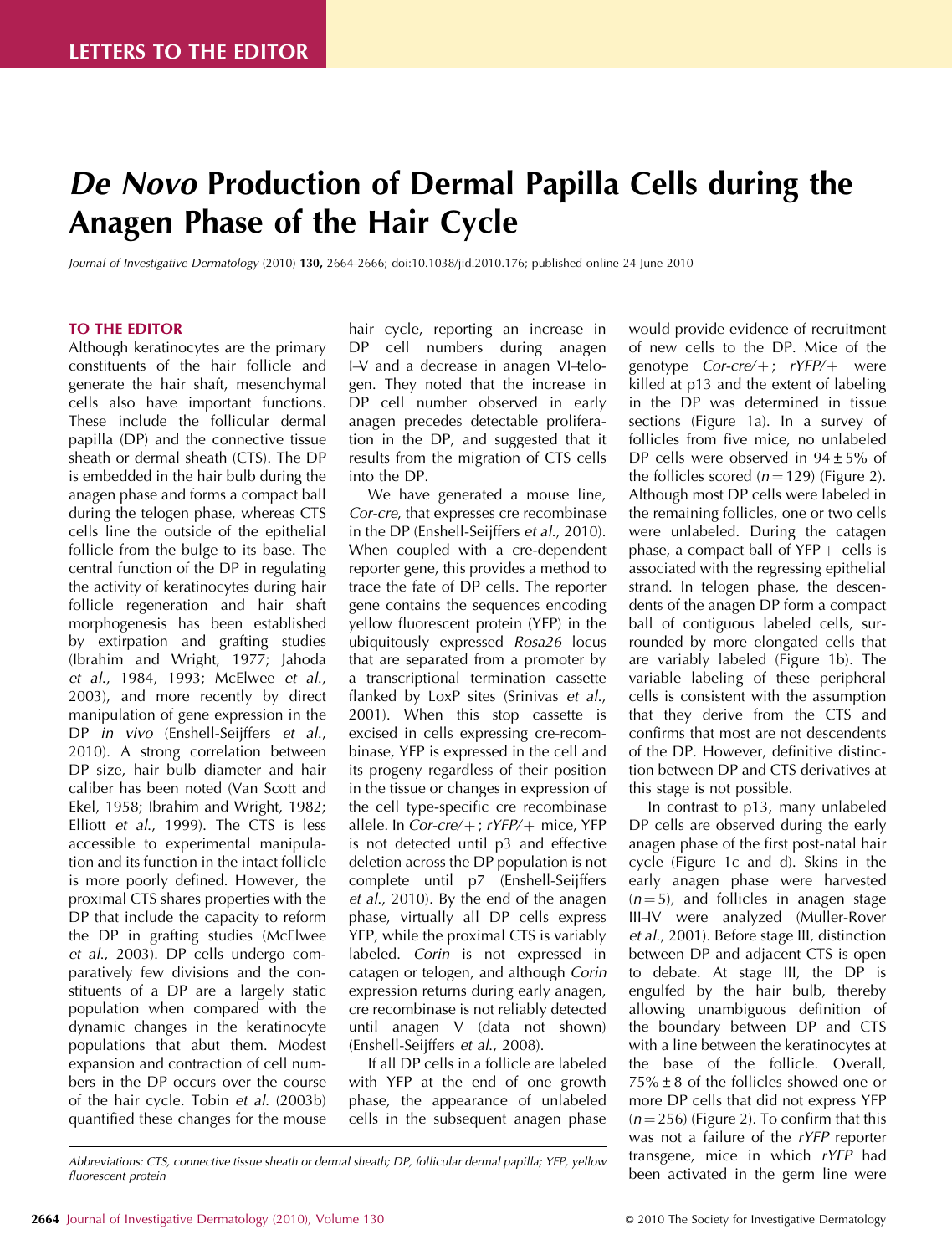

Figure 1. Recruitment of cells to the follicular dermal papilla (DP) during the early anagen phase of the hair cycle. Representative hair bulbs from (a) post-natal day 13, (b) the first telogen, and (c, d) the first post-natal anagen are shown. Although some DP are completely labeled in early anagen (c), unlabeled, newly recruited DP cells (arrowheads) are observed in most follicles (d). Nuclei are shown in red, yellow fluorescent protein is shown in green, and white dotted lines demarcate the DP. Bar =  $25 \mu$ .

examined. No unlabeled DP cells were observed  $(n = 68 \text{ follicles})$ .

These data demonstrate either that new cells are recruited to the DP during early anagen, or that a rare unlabeled population of DP cells in each follicle escaped detection in the random section analysis at P13. To rule out this latter possibility, 10 follicles were optically sectioned at  $1-\mu$  intervals through the entire hair bulb. All of the DP cells were labeled in each of these follicles. Given the preponderance of follicles containing unlabeled DP cells in the first true anagen, this result clearly demonstrates that these unlabeled cells do not arise from unlabeled DP cells persisting from the previous hair cycle  $(P<0.0001)$ . We therefore conclude that most follicles incorporate new cells into the DP during the early anagen phase.

Previous work had demonstrated that engrafted DP/CTS cells could be incorporated into the DP of existing follicles (McElwee et al., 2003; Biernaskie et al., 2009). Induction of anagen enhanced the efficiency with which engrafted SKPs, a multipotent population that can be derived from DP in culture, are incorporated into existing hair follicles (Biernaskie et al., 2009). This suggests that the early anagen environment includes conditions conducive to recruitment of new cells to the DP. The results reported here demonstrate that new cells are incorporated into the DP during the early anagen phase of a natural hair cycle.

It has been suggested that emigration from the DP to the CTS and/or dermis also occurs to achieve the reduction of



Figure 2. The frequency of follicular dermal papilla (DP) with unlabeled cells at p13 and during the first anagen (p25–29). Error bars represent SD;  $n = 5$  mice per sample.

DP cell numbers observed during anagen VI-telogen (Tobin et al., 2003b). Both Corin and cre recombinase are detected in the proximal CTS, and sporadic labeling of the proximal CTS is observed during morphogenesis of the follicle as early as p4 (Enshell-Seijffers et al., 2010), well before the mature anagen stages when export of cells from the DP is postulated. As a result, we cannot address the possibility of export to the CTS. If YFP-expressing CTS cells are incorporated into the DP during early anagen, this would lead to an underestimate of the magnitude of cellular recruitment to the DP.

When the DP was viewed as a static lineage compartment, depletion of that restricted population could be invoked

as the cause of reduction in follicle size. The observation of de novo generation of DP cells has important implications for the way we view the consistency of hair growth across hair cycles and its decay during aging or pathological hair loss (Tobin et al., 2003a). It emphasizes that regulation of DP size is an active process and that conservation of hair size is not the passive result of a fixed DP compartment, nor is decay in follicle size an inevitable consequence of damage within this compartment. Although it is reasonable to infer, based on close proximity and shared properties that the CTS is a likely source for new DP cells, identifying the pool of potential DP progenitors and the mechanisms that regulate DP cell number